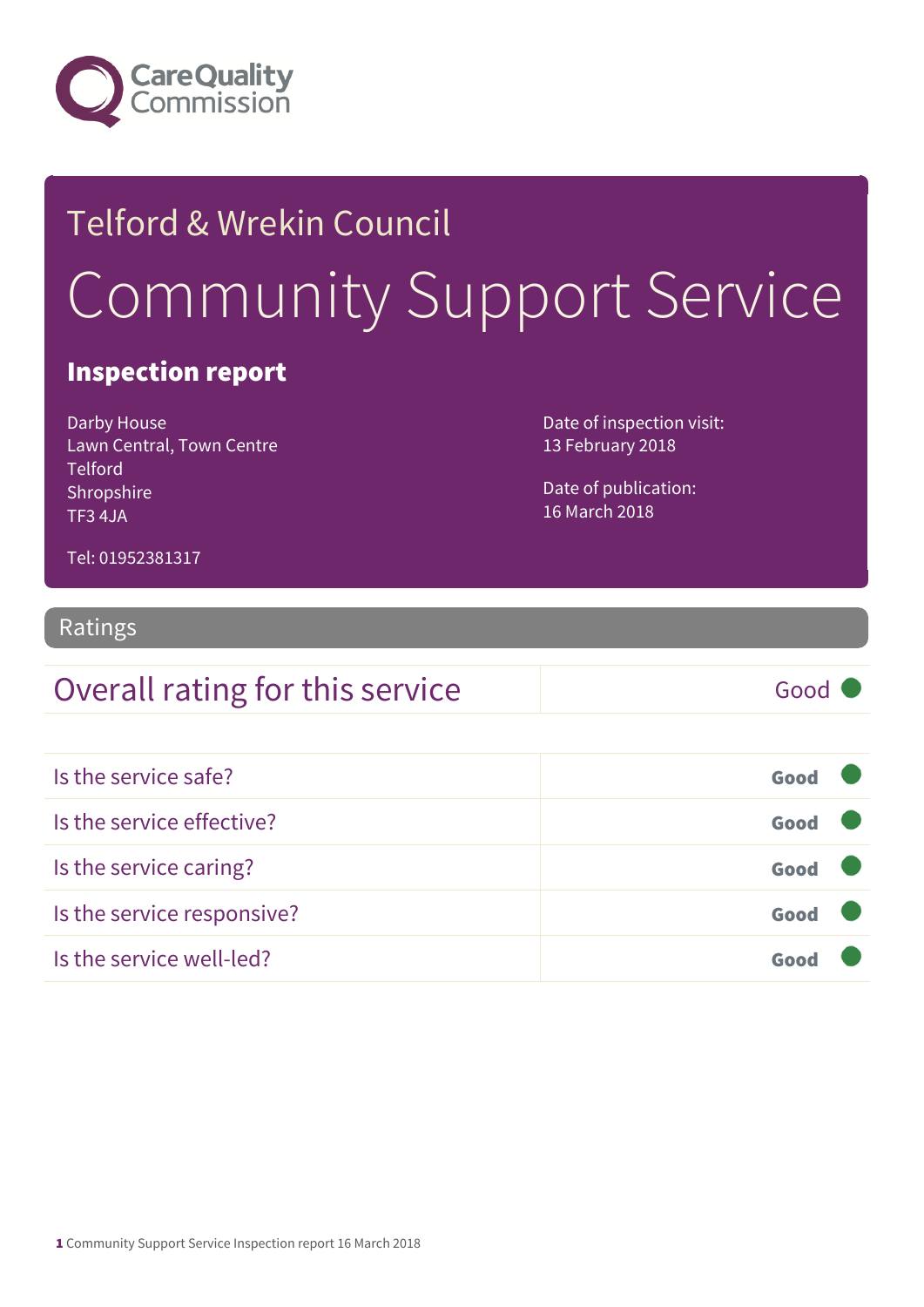### Summary of findings

#### Overall summary

The inspection took place on 13 February 2018 was announced and conducted by one inspector who visited the provider's administration office. Community Support Service is registered to provide personal care to people living with a learning disability or autistic spectrum disorder, in their own homes. At the time of our inspection 38 people were in receipt of care from the provider. People's care and housing are provided under separate contractual agreements. CQC does not regulate premises used for supported living; this inspection looked at people's personal care and support.

The care service has been developed and designed in line with the values that underpin the Registering the Right Support and other best practice guidance. These values include choice, promotion of independence and inclusion. People with learning disabilities and autism using the service can live as ordinary a life as any citizen." Registering the Right Support CQC policy.

People who used the service were safe as the provider, registered manager and staff had a clear understanding of the risk associated with people's needs as well as activities people chose to do. There were sufficient numbers of suitably qualified staff, who had a good understanding of protecting people from the risk of abuse and harm and their responsibilities to report suspected abuse. Medicines were administered by staff that had received training to do this. The provider had procedures in place to check that people received their medicines as prescribed to effectively and safely meet their health needs.

Staff had been recruited following appropriate checks on their suitability to support people in their homes and keep them safe. The provider had arrangements in place to make sure that there were sufficient staff to provide support to people in their own homes and when going out in the community. People told us they received reliable care from a regular team of staff who understood their likes, dislikes and preferences for care and support.

People were supported to have maximum choice and control of their lives and staff supported them in the least restrictive way possible; the policies and systems in the service supported this practice. Staff demonstrated their understanding of the Mental Capacity Act 2005 (MCA) and its relation to protecting people who used the service from unlawful restrictions. Records confirmed consent was sought for a variety of decisions in relation to the care people received. This confirmed people who used the service or their relatives had been consulted about and agreed to the care they received.

People told us that they were happy with the way in which staff supported them with cooking their meals, learning about different foods to keep them healthy and in accessing health and social care services when they needed them.

People who used the service, their relatives described the care people received as meeting people's needs in a positive way. Staff were caring and showed commitment to the people they supported. People felt they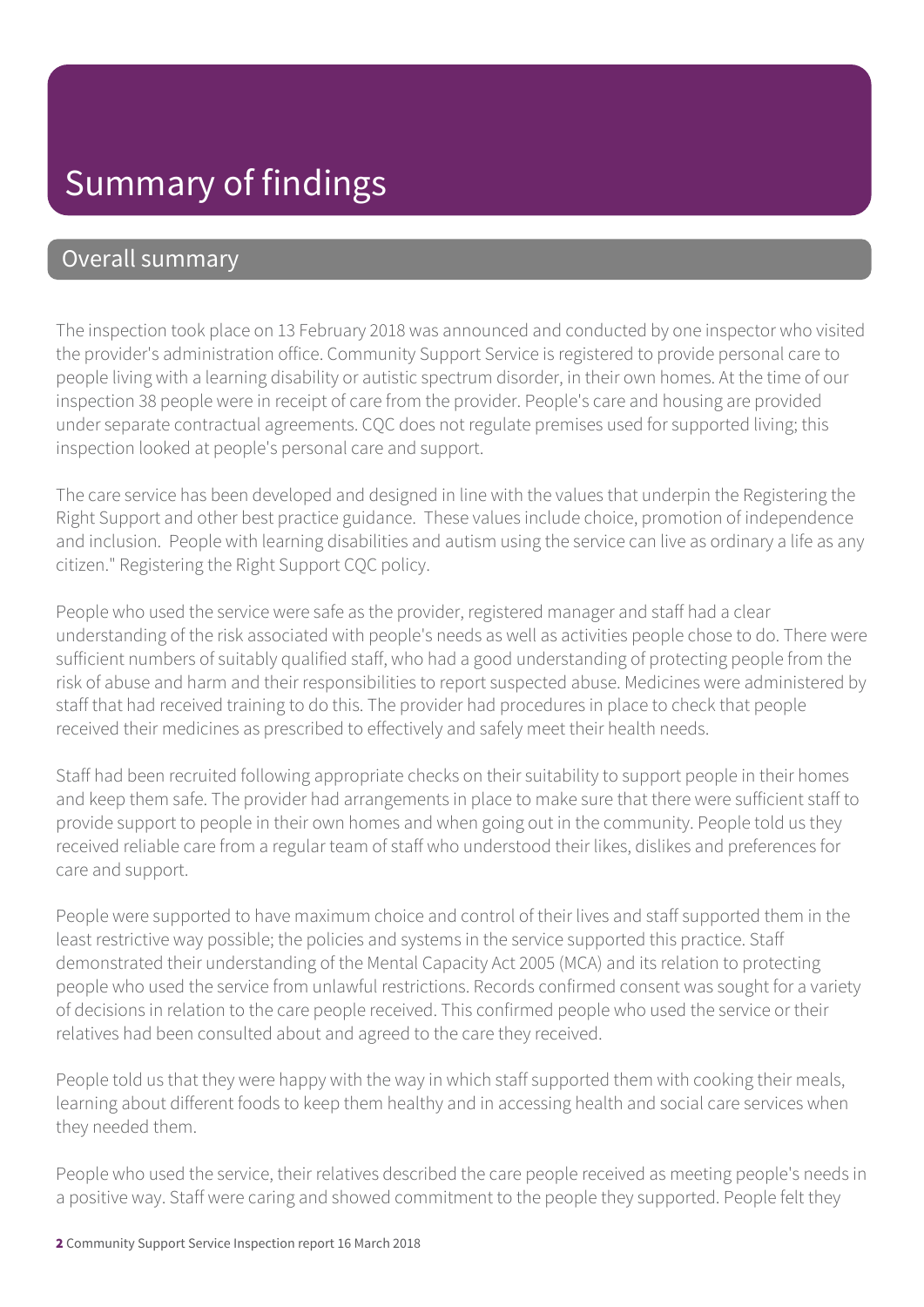mattered to staff and were involved in every aspect of their lives.

People's needs were assessed and staff understood these needs and responded appropriately when people's needs changed. People's interests and preferences were documented and they were encouraged to pursue social events and areas of interests. Social inclusion was an important priority for people and the staff who supported them.

People were encouraged to share their opinions about the quality of the service through telephone conversations, visits with the management team and regular satisfaction questionnaires.

The provider and the registered manager had a clear vision for the service that was shared by the staff team. This vision was about complete inclusion and involvement of people and staff in shaping their lives and the service.

Leadership of the service at all levels was open and transparent and supported a positive culture.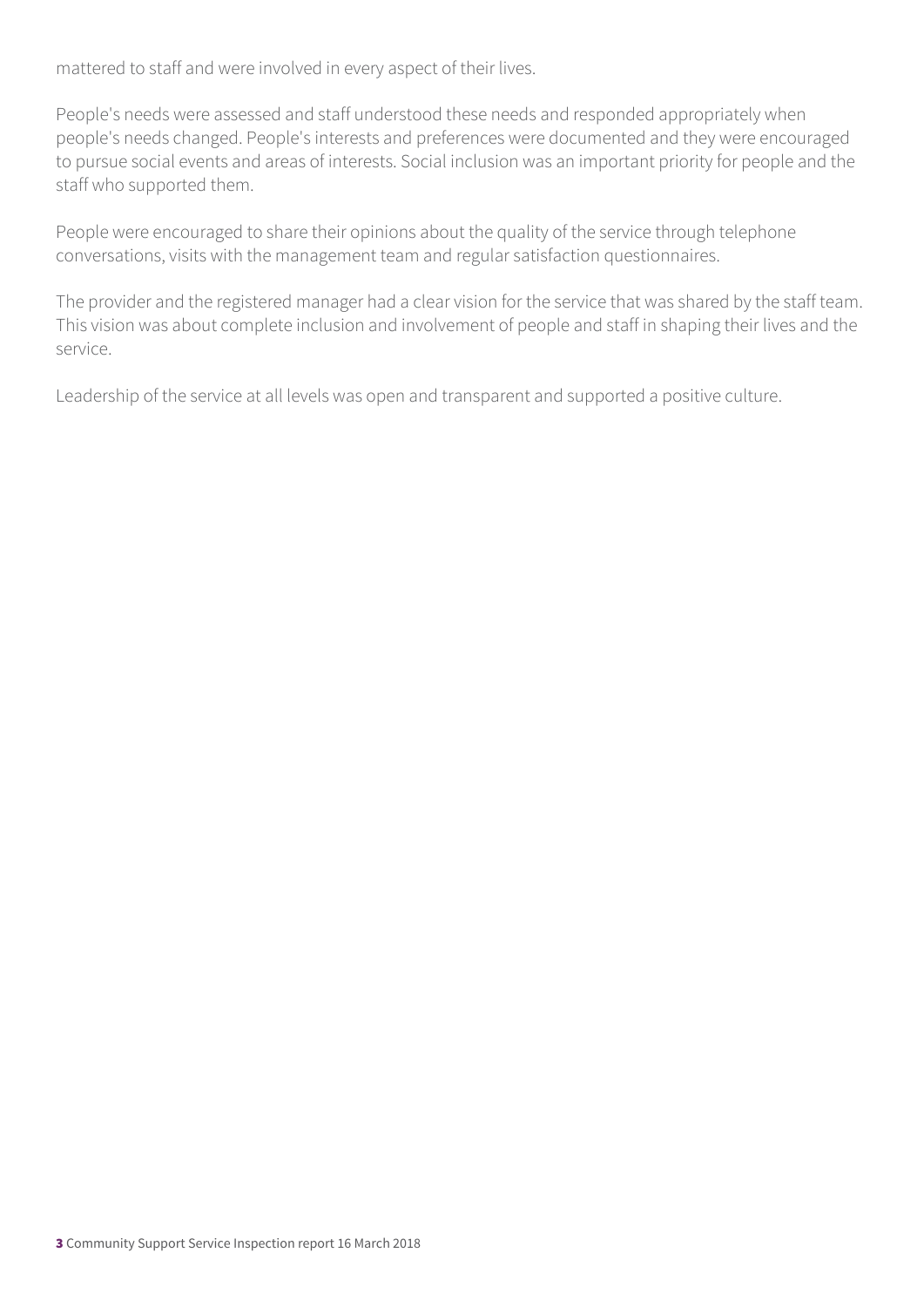#### The five questions we ask about services and what we found

We always ask the following five questions of services.

#### Is the service safe? Good The service was safe. People felt safe with the staff that supported them. Staff knew how to keep people safe in their own home and when out in the community. People were confident that staff knew and managed risks to their wellbeing and safety. People they received reliable support from a regular team of staff. Staff were allocated enough time to meet their needs and support people with their social interests. People were happy with how staff supported them with their medicines. Is the service effective?  $\blacksquare$ The service was effective. People were supported by staff that were well trained and supported. Staff received appropriate supervision and training. Staff had a good understanding of their responsibilities when people did not have the capacity to make decision's; to ensure decisions were in people's best interests. People said staff supported them to access different health professionals as needed . Staff supported people to attend healthcare appointments routinely or when their needs changed. Is the service caring? Good Contact Contact Contact Contact Contact Contact Contact Contact Contact Contact Contact Contact Contact Contact Contact Contact Contact Contact Contact Contact Contact Contact Contact Contact Co The service was caring. People said they liked the staff that supported them and they were kind to them. People were involved in their care planning and were informed about the service and options available to them.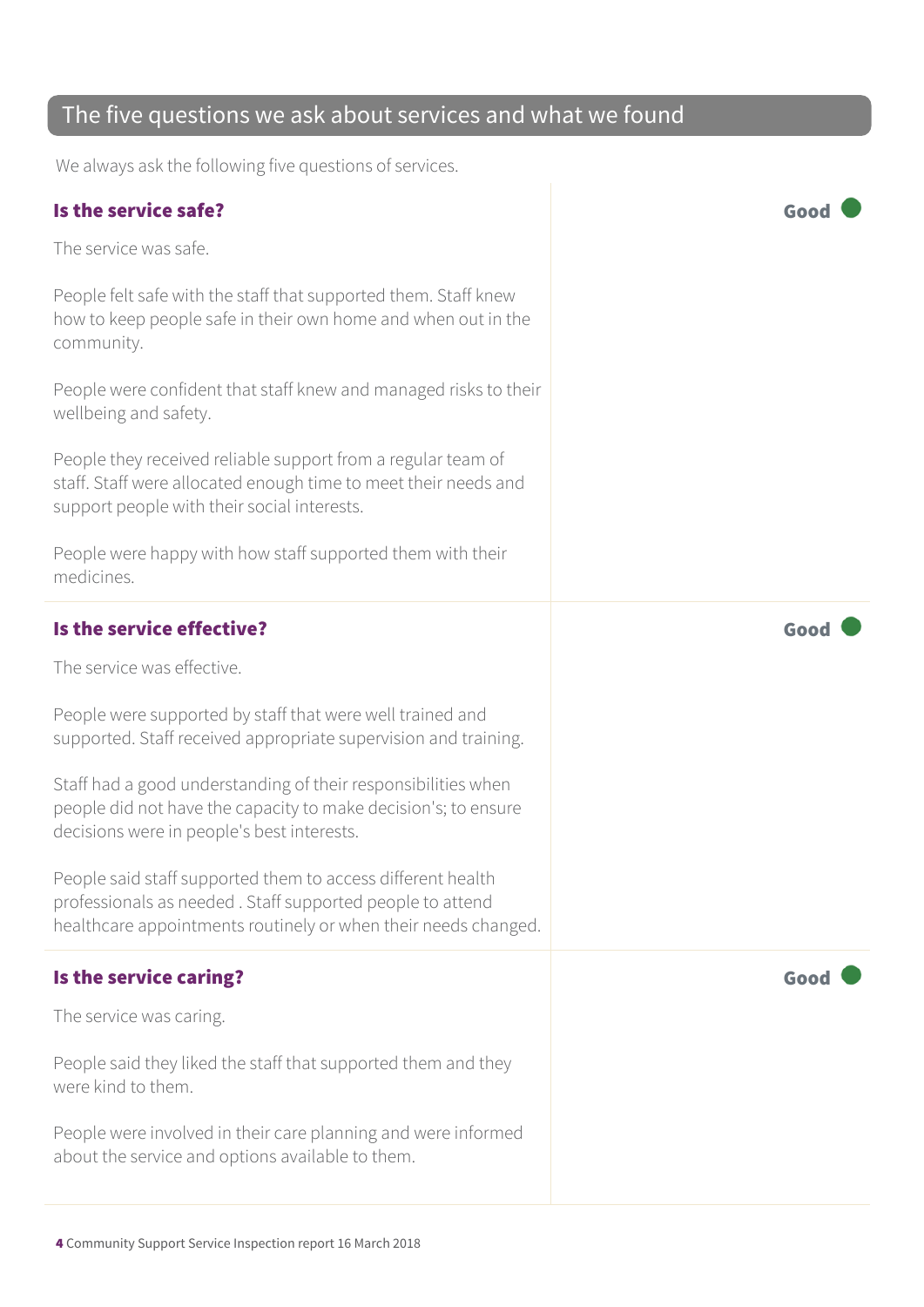#### Is the service responsive? The service responsive?

The service was responsive.

People told us staff responded to their needs and the service they received was responsive. Staff identified people's changing needs and involved other professionals where required.

People were supported to follow their own interests and hobbies.

#### Is the service well-led?  $\qquad \qquad \qquad$   $\qquad \qquad \qquad$  Good

The service was well led.

People said that they liked the provider and the registered manager and felt able to approach them to resolve any issues.

Staff spoke positively about the team and the leadership. They described the provider, the registered manager and other staff as being supportive, professional and approachable.

The registered manager had developed a culture of inclusiveness and wanted to encourage people to give regular feedback about their care and support. Feedback was considered, so any improvements could be identified and reacted to in a timely way.

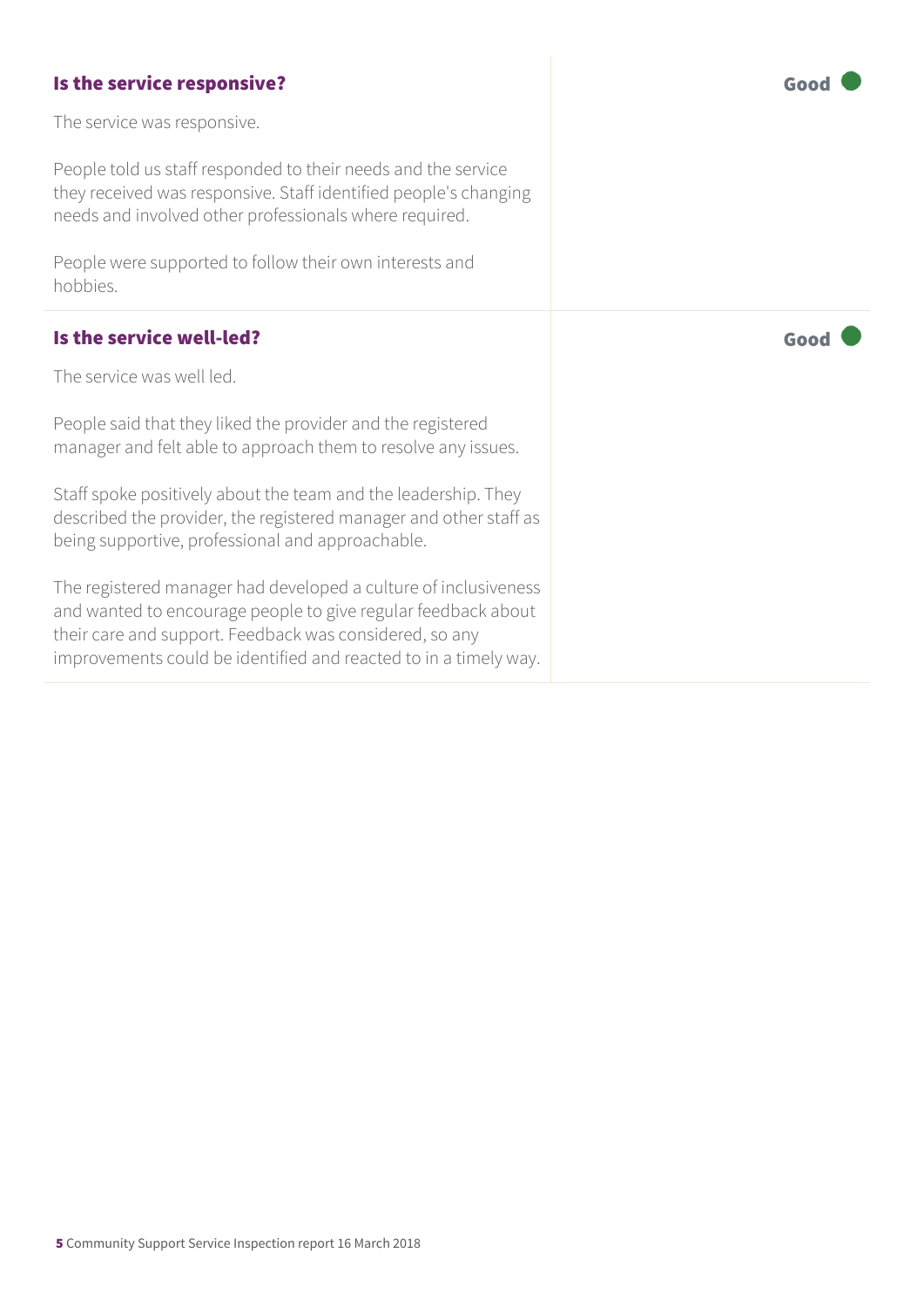

# Community Support Service Detailed findings

## Background to this inspection

We carried out this inspection under Section 60 of the Health and Social Care Act 2008 as part of our regulatory functions. This inspection was planned to check whether the provider is meeting the legal requirements and regulations associated with the Health and Social Care Act 2008, to look at the overall quality of the service, and to provide a rating for the service under the Care Act 2014.

This inspection took place on 13 February 2018 and was announced.

We gave the service 48 hours' notice of the inspection visit because the registered manager is often out of the office supporting staff or providing care. We needed to be sure that they would be in. We visited the office location on 13 February 2018 to see the manager and office staff; and to review care records and policies and procedures. Telephone contact was made to three relatives and three people using the service on 14 and 15 February 2018. The inspection was completed by one inspector.

We spoke with two people who used the service, three relatives, four support staff and the registered manager. We looked at four people's care records, three staff recruitment files, quality assurance records, complaints, compliments, staff training records and accident and incident records.

We looked at the Provider Information Record (PIR) before the inspection. This is a form that asks the provider to give some key information about the service, this tells us what the service does well and the improvements they plan to make. This ensured we were addressing any areas of concern.

We looked at other information we held about the provider and the service. This included information received from the statutory notifications the provider had sent us. A statutory notification is information about important events which the provider is required to send to us by law. We used this information to help us plan this inspection.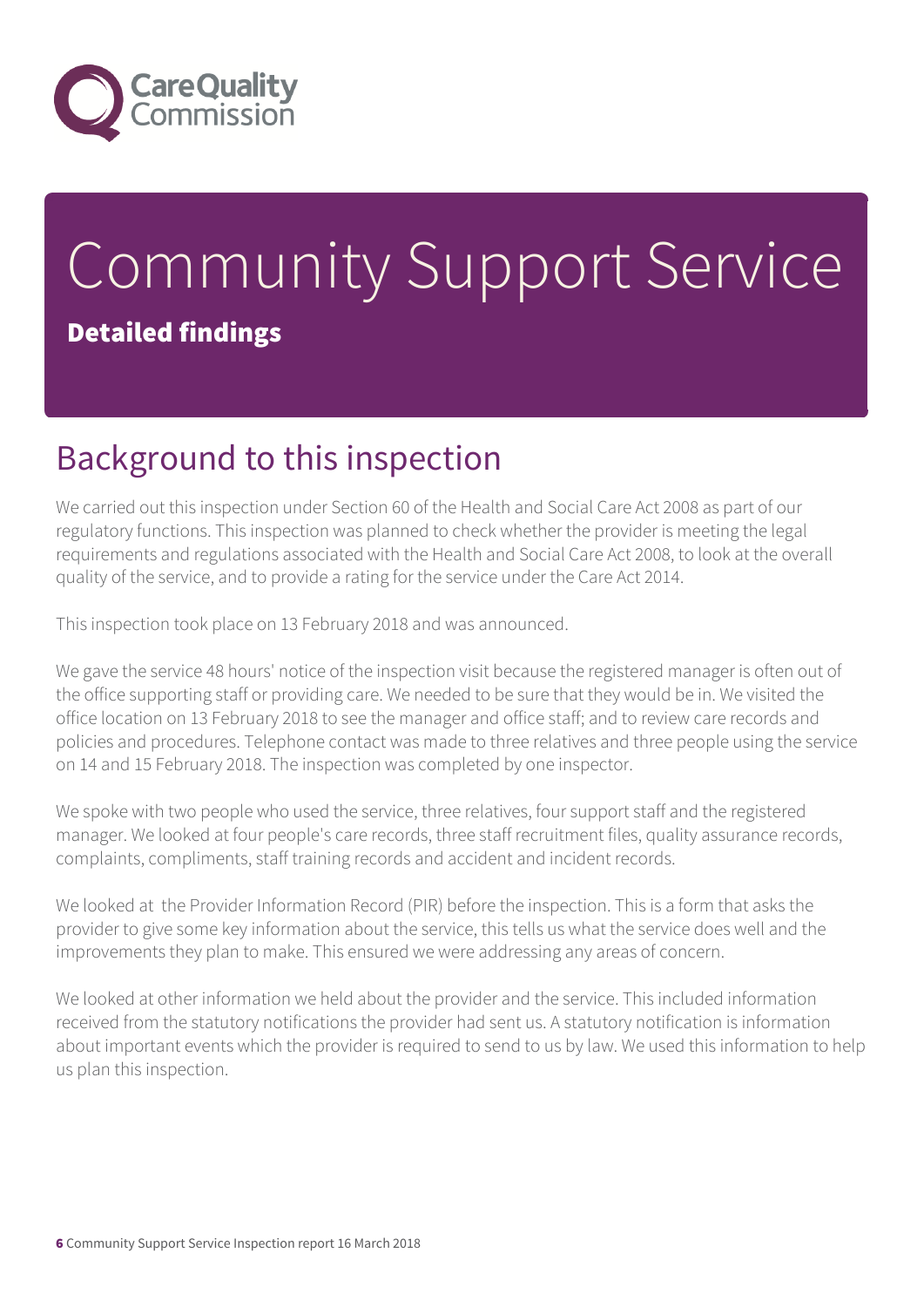# Our findings

People who used the service and their relatives told us they felt safe with staff and were confident staff supported them in a safe way. One person told us, "The staff are good and the on-call system is great. If ever I need help." A relative said, "I feel [person's name] is absolutely safe".

Staff we spoke with knew how to keep people safe and what to look for that may indicate potential abuse and were aware of their responsibility to report and protect people from the risk of abuse and harm. We found the registered manager knew their responsibilities in reporting possible abuse or neglect. This was important so they could take action if they were worried a person was at risk in their own homes.

Staff had written guidance in people's risk assessments which outlined how to support people in each situation they might find difficult or which could affect their safety and welfare. We saw plans when people required staff guidance and support, so their actions did not place them and or other people at risk. We heard from people who used the service, relatives and staff, how people were supported in a positive way. With risks to their safety and welfare reduced they were able to reach their goals. For example we saw guidance was available in how to support one person with severe epilepsy and what emergency procedures staff were to follow to keep them safe. Staff told us, the guidance was "Clear and easy to follow."

The registered manager told us, and records showed, when accidents and incidents had occurred they had been analysed so steps could be taken to help prevent them from happening again. For example, the registered manager provided staff with specific training around managing people who have behaviour that challenge, so staff could support them safely. Additionally, advice was sought from health and social care professionals where required. A relative confirmed this when they told us, "They've [staff] involved the Intensive support team for advice to help [person's name] with their behaviour and anxiety."

Staffing levels were extremely flexible and based around the support each person required to be as safe as possible and achieve what they wanted in life. People who used the service, relatives and staff told us they believed there were enough staff to be able to support people's safety both in their home or when going out into the community. Additionally, staff told us if a person's needs changed and additional staff were required this would be put in place.

The required recruitment checks had been completed for all potential new staff to ensure they were suitable to work with people who used the service before they commenced their support roles. This included two references and a suitable Disclosure and Barring Check [DBS].

Staff had received infection control training and were provided with appropriate personal protective clothing, such as disposable gloves and aprons. Staff told us they had access to enough personal protective equipment available for their use.

People who required support to take their medicines had this clearly documented in their support plans and staff completed medicine records to show how and when people had received their medicine. People told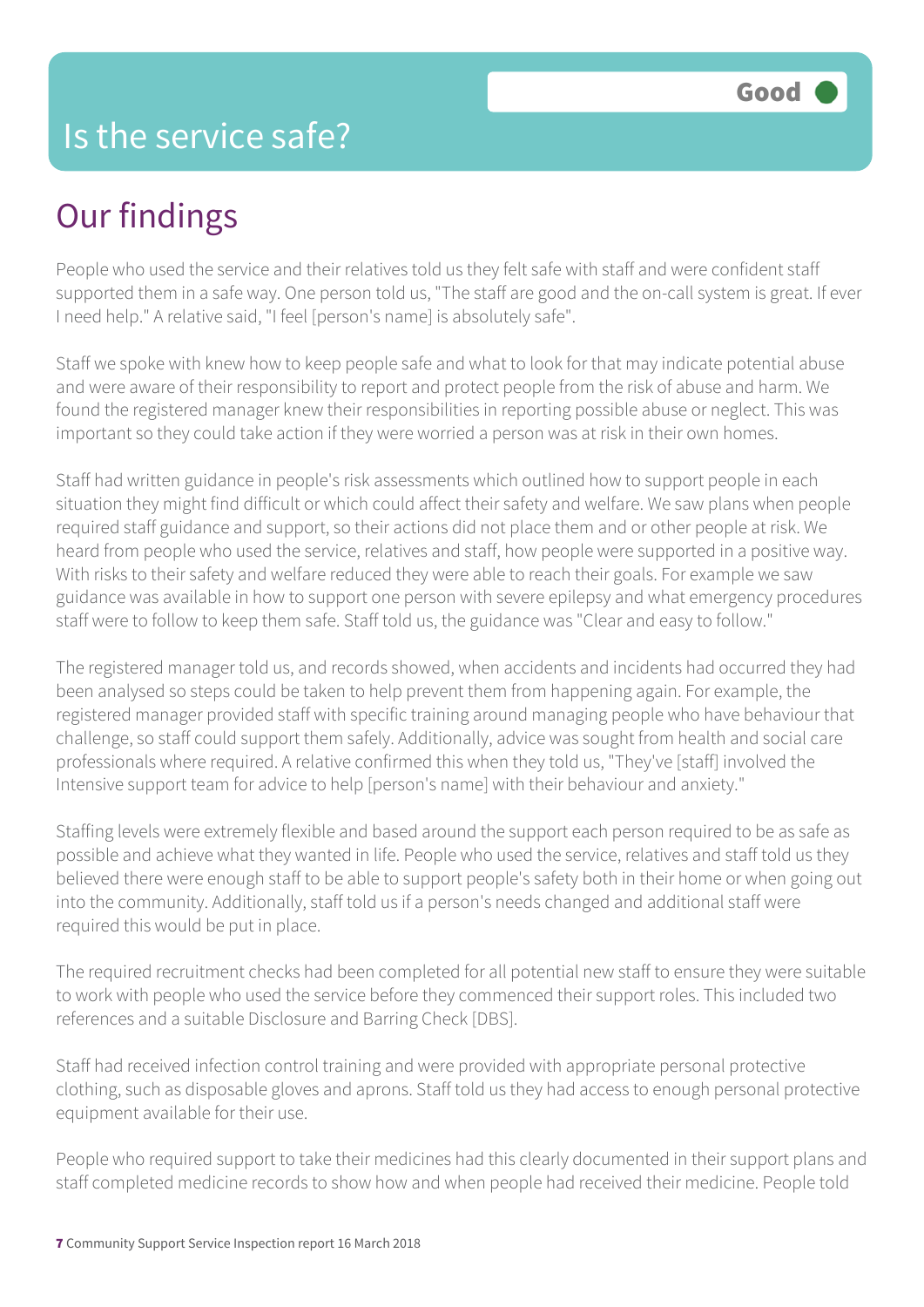us they were happy with how staff assisted them to take their medicines. The registered manager told us all staff who administered medicines had been trained to do so and their competency was checked to ensure they did this safely. This was confirmed by staff we spoke with. We saw staff put their training into practice as they correctly followed the written guidance to make sure people received the right medicines at the right times.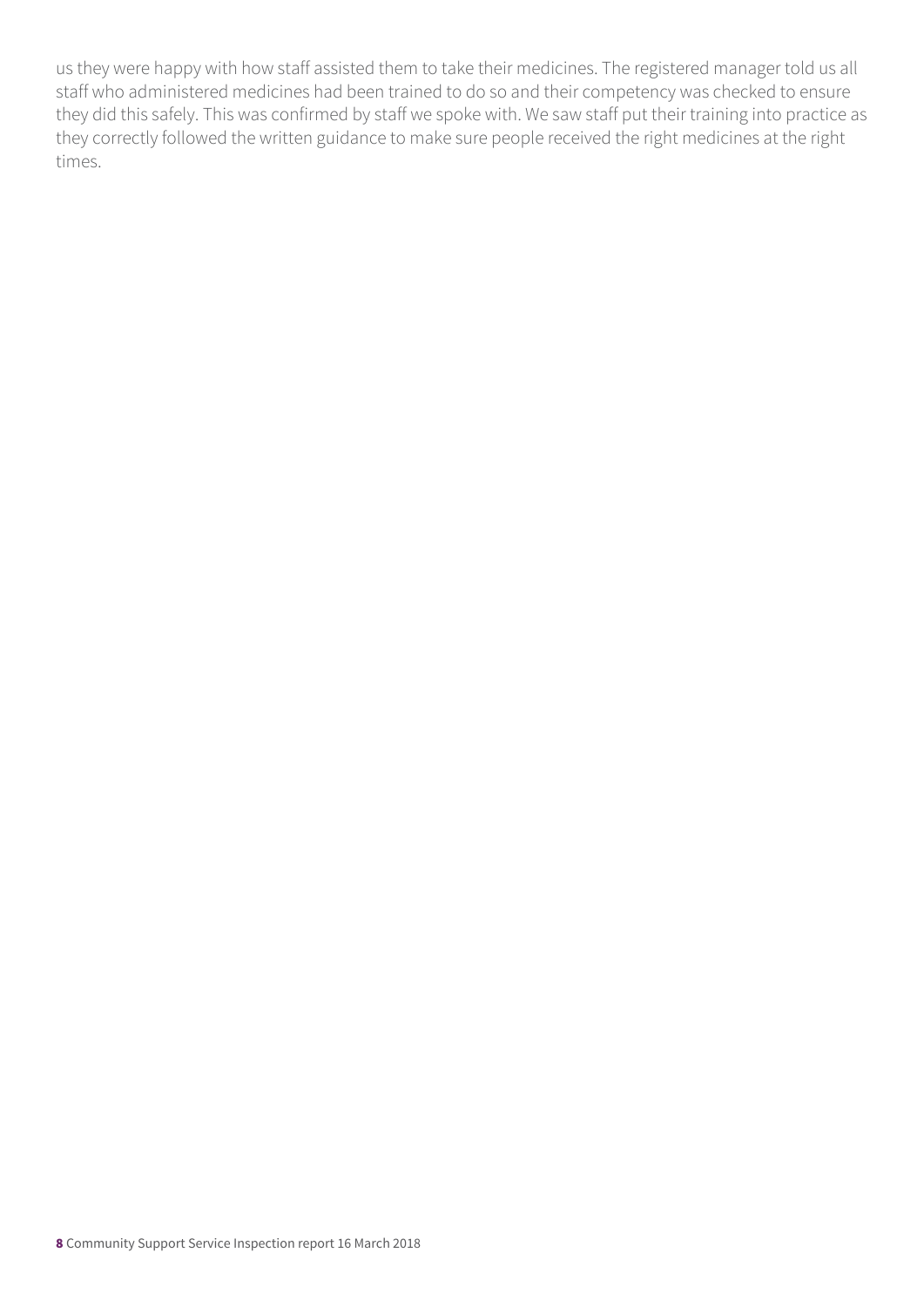#### Is the service effective?

# Our findings

People told us they felt staff understood their needs and supported them in the way they wanted. One person told us, "My staff are good, I like all of them." A relative said, "I can't say anything derogatory against them [staff]. My [relative's name] has been the happiest he's been in years."

Staff told us how they were matched and trained to meet people's individual needs. A staff member said, "When I came into post I worked several shifts with experienced staff to I got to understand how best to communicate with people and understand their different routines. It's very important for some people to follow a strict routine because if we don't it causes them anxiety."

The registered manager told us most staff had National Vocational Qualifications (NVQ) but for any future new staff they were looking to implement the Care Certificate. The Care Certificate is a nationally agreed set of fifteen standards that health and social care workers follow in their daily working life.

A staff member told us they were supported to receive additional training that would help develop their understanding of certain conditions people lived with. They told us they had a really good understanding of people's specific learning disabilities and anxieties, which helped them to empathise and better support people and their families. For example autism training.

People and staff described regular spot checks on staff so that the registered provider could monitor how staff were performing their role. Staff told us this was supplemented by regular supervision and staff meetings so that staff understood what was expected of them and for them to also share any queries they had. One staff member told us they felt the management was supportive they said, "If ever a situation arises with a person, you're not sure about, you can go to them. They have a very good knowledge base, so usually have the answer."

Staff told us they had completed training in the Mental Capacity Act 2005 (MCA). The MCA provides a legal framework for making particular decisions on behalf of people who may lack the mental capacity to do so for themselves. The Act requires that, as far as possible, people make their own decisions and are helped to do so when needed. When they lack mental capacity to take particular decisions, any made on their behalf must be in their best interests and as least restrictive as possible.

We spoke with people and their relatives and they explained staff always checked people accepted their support. Staff we spoke with had an understanding about the MCA and knew which people they supported had capacity to consent to their care. The care co-ordinators knew who needed support with decisions and who should be involved with best interest decisions. Staff told us they had clear information and people's relatives said staff demonstrated practice compliant with the MCA.

People can only be deprived of their liberty so that they can receive care and treatment when this is in their best interests and legally authorised under the MCA. We checked whether the service was working within the principles of the MCA. Any applications to deprive someone of their liberty for this service must be made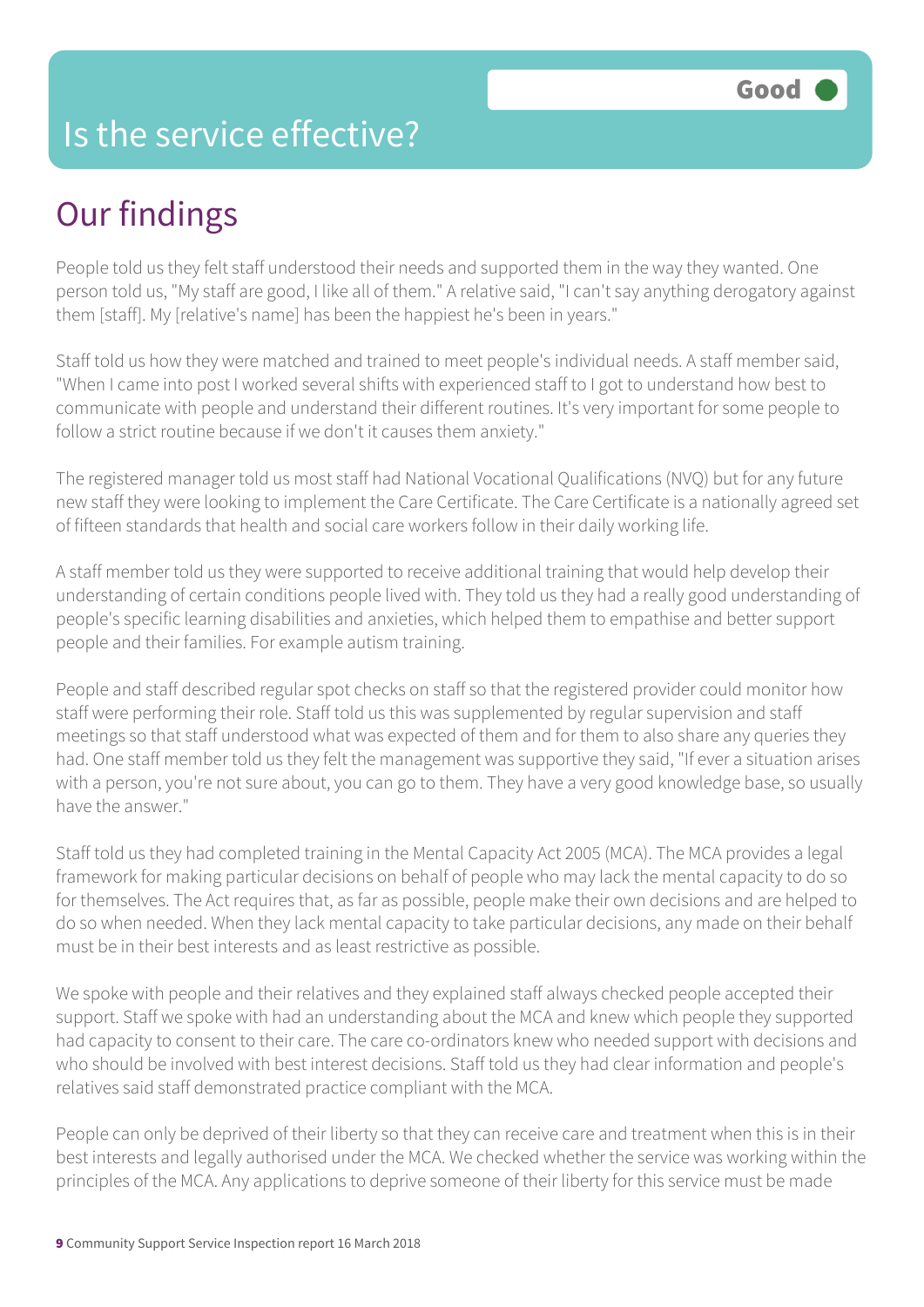through the Court of Protection.

People told us staff always asked them about their preferences about their meals and drinks before helping prepare them, to ensure people were offered a choice. Staff monitored people's food and liquid intake to ensure they didn't become dehydrated and so stayed fit and well. We saw people were assisted to make their own menu plans and supported to do a weekly food shop.

In the Provider Information Return PIR it stated, "We have a number of customers who we visit to support at meal times - we always try and make sure they have the slots that they wish to have so they can eat when they want to."

We saw people had accessed healthcare professionals as required in order to stay physically and mentally well. Everyone receiving care and support had a hospital support plan in place. These plans reflected people's on going health needs and provided staff with guidance on how to support people and recognise any deterioration in their health. Records showed referrals to dentists, psychologists, and speech and language therapists had been made for specialist advice.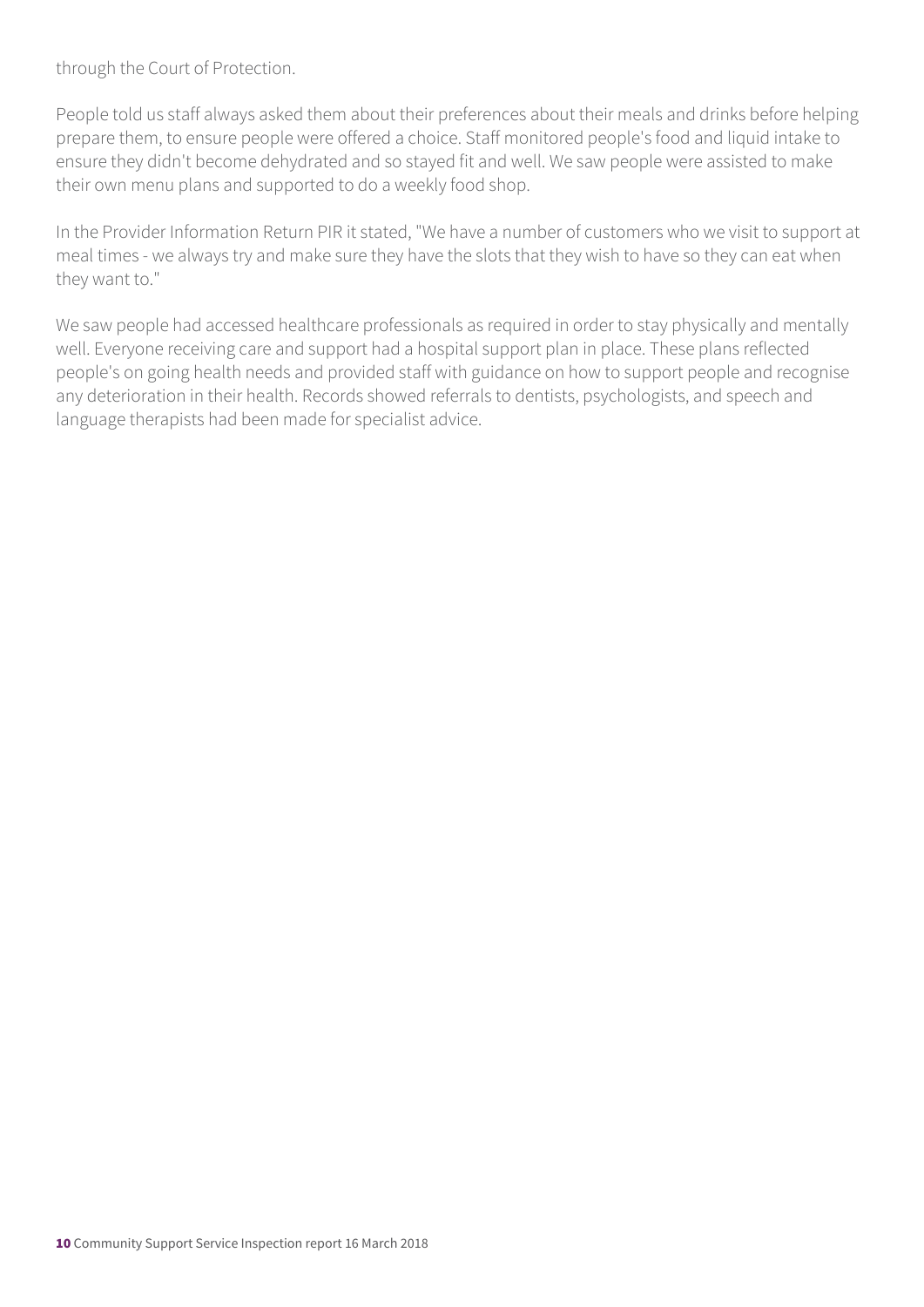# Our findings

All the people and relatives we spoke to were happy and complimentary about the care they received. A relative described the staff as being, "So supportive they [staff] are like part of the family. When they bring [person's name] to visit they just fit in with the family. We now invite them to our family events."

All the staff spoke passionately about the people they cared for and being able to provide the best outcomes for them. One staff member said about a person they supported, "I try to make his life the best it can possibly be." Another staff member said "Staff feel valued here so they go the extra mile for people" For example staff came in on their day off to support one person to attend a hospital appointment.

Staff we spoke with understood how some people's day to day preferences and wishes were linked to their cultural, religion and values. People's care plans considered their physical, emotional and spiritual needs. Care plans provided clear guidance for staff to follow, so people were supported in ways which took their individual needs into account. This included people's physical and sensory needs. People's care plans had regularly been reviewed and their views on the care they received had been sought. People who used the service and relatives told us they were involved in day to day decisions about their care and support. One relative told us, "I'm very much involved with [person's name] care. I have daily contact, so speak with the staff every day."

We saw the provider had explored different ways of helping people to communicate and express their wishes. Staff told us about examples of how they worked flexibly and would alter their plans, to assist a person to search for items on the person's laptop in order to reduce their anxieties. They said, "It's important to be flexible and able to adapt when working with the person to avoid causing them unnecessary distress."

People and relatives told us staff supported them in a dignified way that protected their privacy. A staff member told us, "It's important for staff to give people their personal space and respect. If they have a seizure when I'm out and they become incontinent I cover them with a blanket to protect their dignity whilst I find the nearest changing area." Another staff member said, "I always treat people the way I would want a relative of mine to be spoken to."

We discussed with the registered manager how responsive the provider was in relation to equality, diversity and human rights; and how it promoted inclusion for people of all religions, cultures and sexuality. The registered manager told us they had a diverse staff group who comprised of different religions, cultures and people from all backgrounds, were welcome to work or use the service without fear of discrimination.

The registered manager was aware of the need to maintain confidentiality in relation to people's personal information. We saw personal files were stored securely in the office and computer documents were password protected when necessary.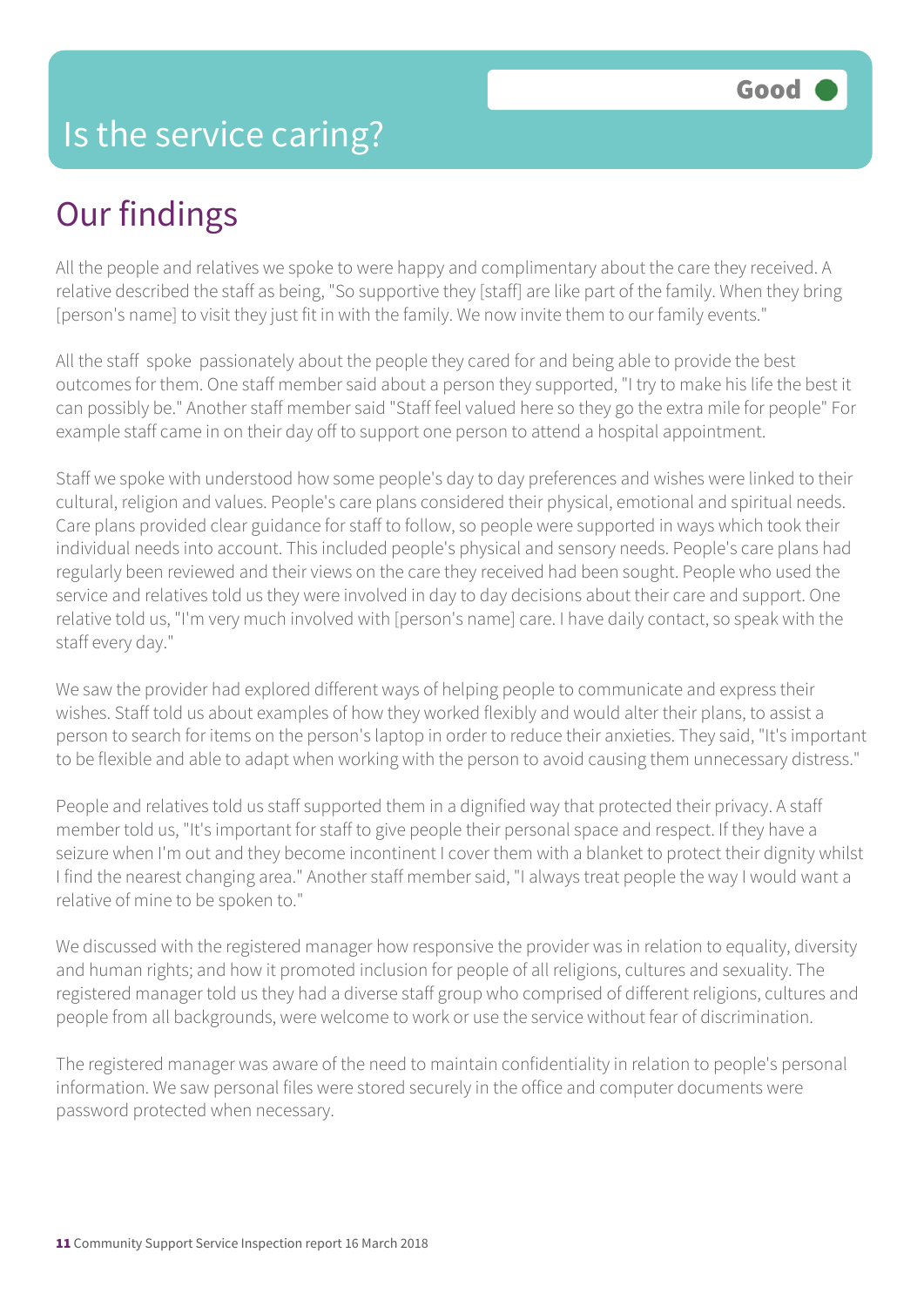#### Is the service responsive?

## Our findings

People and relatives told us they received care and support based on their needs and preferences. This enabled people to remain as independent as possible in their own homes. A relative told us how their family member was supported twenty four hours a day in their own home by a regular staff team. They said, "The staff team is settled which benefits [person's name] because they know their routines and they don't like change."

In the PIR the registered manager had written "Our overall aim of our service is to meet the needs of our customers who use our service. We determine how they want their care through their support plan that is sent to us by the early help and support team and also through speaking with them and their family members. We try to gain as much information as possible about our customers and this is contained in a section of our enablement plan headed "all about me". We feel we can offer a better service if we know all about their history and also about their future wants and aspirations, this allows each person to have personalised care."

Staff and the management team told us they worked closely with community teams to meet the complexities of people needs and changes needed. We saw evidence of this at the time of our inspection as the management team responded to a person's needs so they were able to live at their home with the support they required. One staff member told us how they had supported a person with acute anxiety, so was working with the Intensive Support team to find ways to manage the behaviour, so they had received specific training so the person's needs were effectively responded to. Staff told us how people's changing needs were met, such as increasing people's care call times when required. One staff member told us, "We [staff] are always kept up to date with any changes to clients." The registered manager told us of how they were flexible the team were and able to respond to people's needs to support them to live at home with the care they required.

We looked at the provider's complaints procedures and found any complaints received had been dealt with in line with the provider's policy. People and relatives we spoke with told us if they had raised any concerns they had felt listened to by the registered manager and the minor complaint resolved.

We saw from feedback requested from the provider there were many compliments about the service provided. They included, "I feel it necessary to inform you of witnessing such good practice whilst supporting one of our more challenging customers." Another person had written" Staff interaction with [person's name] is always a pleasure to see."